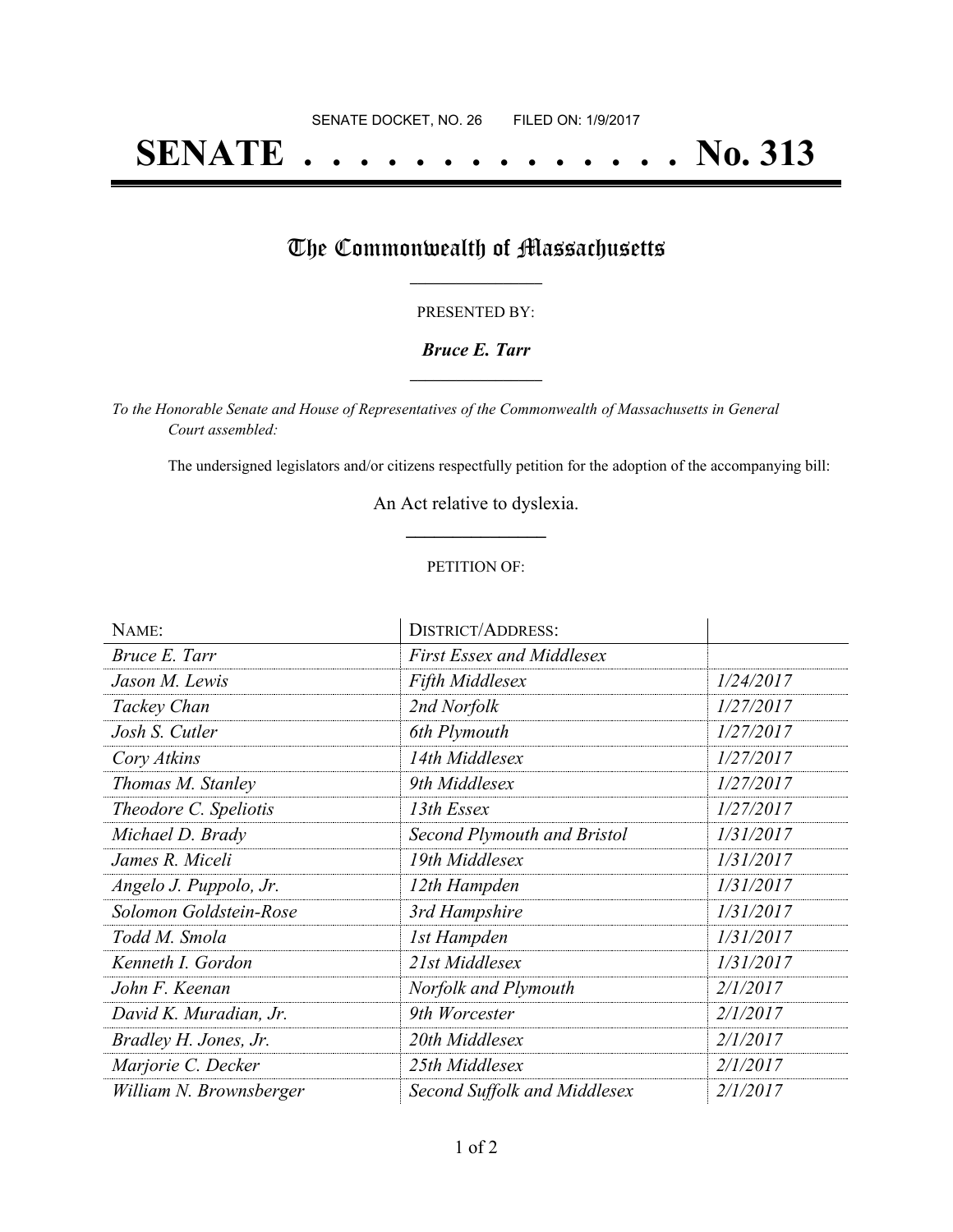| Ryan C. Fattman      | <b>Worcester and Norfolk</b>      | 2/1/2017  |
|----------------------|-----------------------------------|-----------|
| Bradford R. Hill     | 4th Essex                         | 2/1/2017  |
| Chris Walsh          | 6th Middlesex                     | 2/2/2017  |
| James M. Cantwell    | 4th Plymouth                      | 2/2/2017  |
| Sal N. DiDomenico    | Middlesex and Suffolk             | 2/2/2017  |
| Joan B. Lovely       | <b>Second Essex</b>               | 2/2/2017  |
| Patrick M. O'Connor  | Plymouth and Norfolk              | 2/2/2017  |
| Thomas J. Calter     | 12th Plymouth                     | 2/2/2017  |
| <b>Brian Murray</b>  | 10th Worcester                    | 2/2/2017  |
| John W. Scibak       | 2nd Hampshire                     | 2/2/2017  |
| Michael O. Moore     | Second Worcester                  | 2/2/2017  |
| David F. DeCoste     | 5th Plymouth                      | 2/2/2017  |
| Mike Connolly        | 26th Middlesex                    | 2/2/2017  |
| Joseph A. Boncore    | First Suffolk and Middlesex       | 2/2/2017  |
| Paul Brodeur         | 32nd Middlesex                    | 2/3/2017  |
| Paul Tucker          | 7th Essex                         | 2/3/2017  |
| Jennifer L. Flanagan | <b>Worcester and Middlesex</b>    | 2/3/2017  |
| James E. Timilty     | <b>Bristol and Norfolk</b>        | 2/3/2017  |
| Marc T. Lombardo     | 22nd Middlesex                    | 2/3/2017  |
| Jack Lewis           | 7th Middlesex                     | 2/3/2017  |
| John J. Lawn, Jr.    | 10th Middlesex                    | 2/3/2017  |
| Hannah Kane          | 11th Worcester                    | 2/3/2017  |
| Walter F. Timilty    | Norfolk, Bristol and Plymouth     | 2/3/2017  |
| Richard J. Ross      | Norfolk, Bristol and Middlesex    | 2/23/2017 |
| Marc R. Pacheco      | <b>First Plymouth and Bristol</b> | 2/23/2017 |
| Michael J. Barrett   | Third Middlesex                   | 7/12/2017 |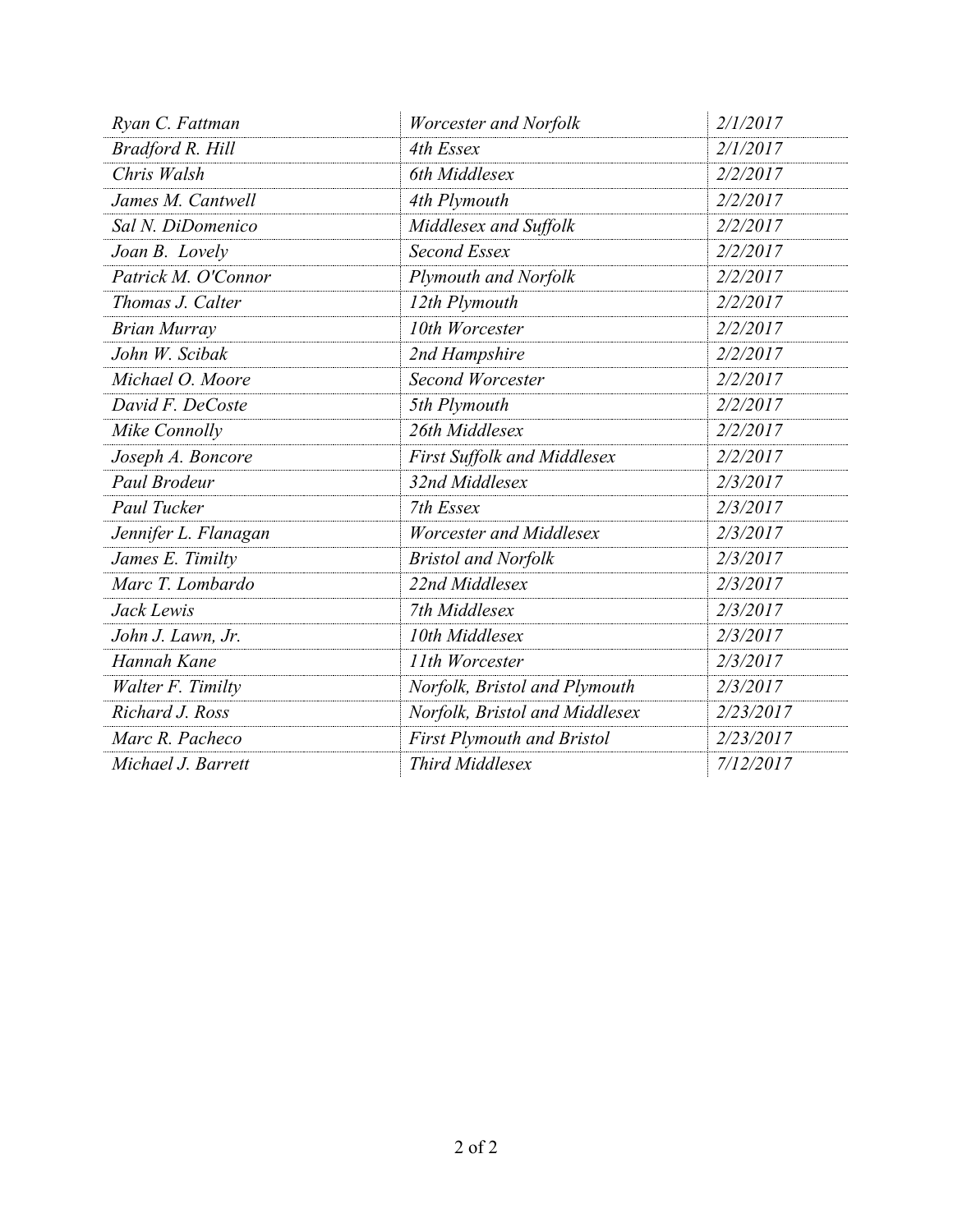#### SENATE DOCKET, NO. 26 FILED ON: 1/9/2017

## **SENATE . . . . . . . . . . . . . . No. 313**

By Mr. Tarr, a petition (accompanied by bill, Senate, No. 313) of Bruce E. Tarr, Jason M. Lewis, Tackey Chan, Josh S. Cutler and other members of the General Court for legislation relative to dyslexia. Education.

### The Commonwealth of Massachusetts

**In the One Hundred and Ninetieth General Court (2017-2018) \_\_\_\_\_\_\_\_\_\_\_\_\_\_\_**

**\_\_\_\_\_\_\_\_\_\_\_\_\_\_\_**

An Act relative to dyslexia.

Be it enacted by the Senate and House of Representatives in General Court assembled, and by the authority *of the same, as follows:*

| SECTION 1. Chapter 71 of the General Laws is hereby amended by adding after section |
|-------------------------------------------------------------------------------------|
| 57 the following section:-                                                          |
| SECTION 57A. (a) For the purposes of this section the following word will have the  |

4 following meaning:

 Neurological Learning Disability: "a specific learning disability, including but not limited to dyslexia, that is neurological in origin with indicators that include but not limited to, difficulty in acquiring language skills; inability to comprehend oral or written language; difficulty in rhyming words; difficulty in naming letters, recognizing letters, matching letters to sounds, and blending sounds when speaking and reading words; difficulty recognizing and remembering sight words; consistent transposition of number sequences, letter reversals, inversions, and substitutes and trouble in replication of content."